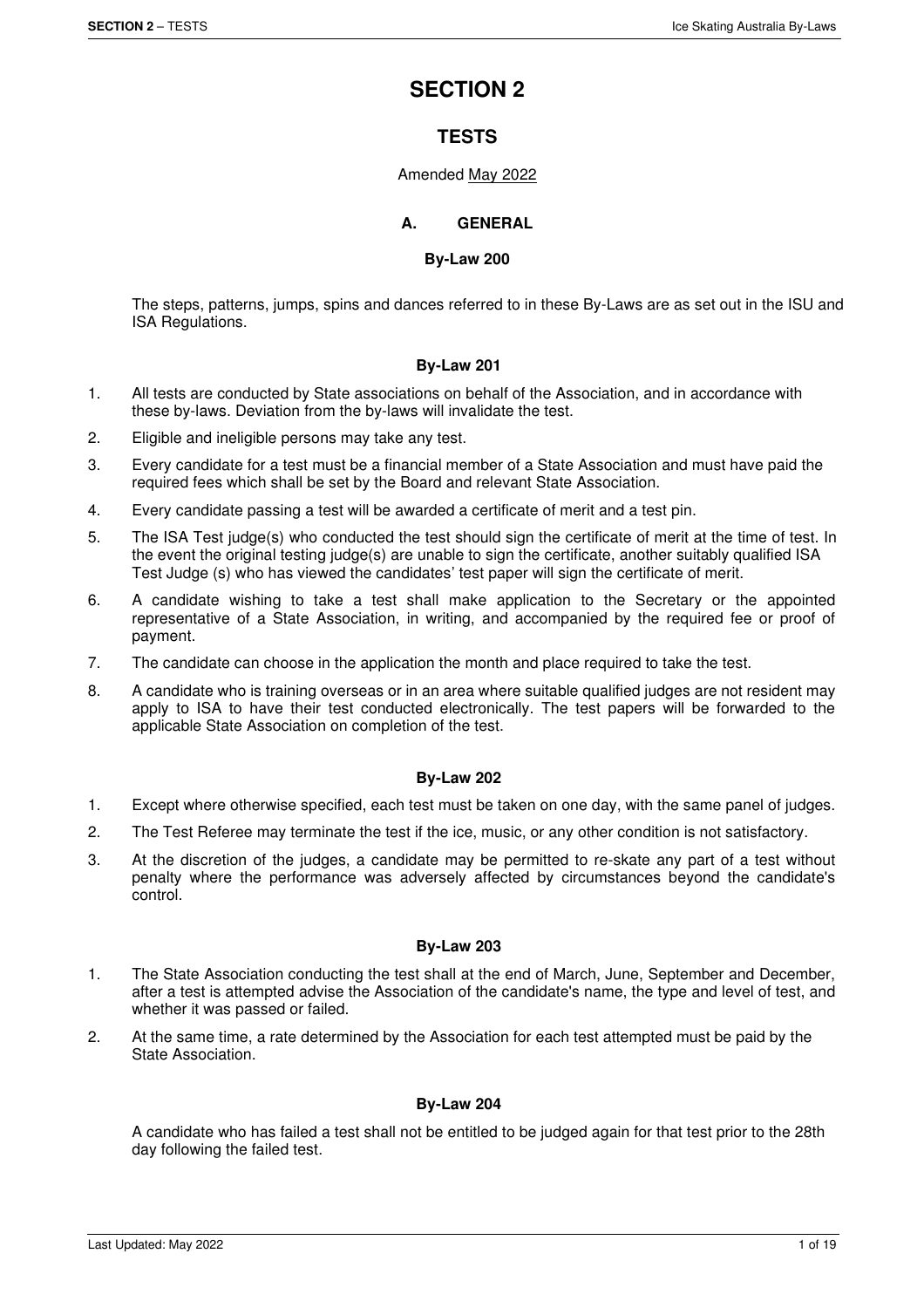# **By-Law 205**

- 1. Marking must be in accordance with the rules applying to the particular level of skating, and any special rules set out in the test requirements.
- 2. The closed marking system shall be used for all tests.

# **By-Law 206**

When more than one candidate is taking a test of the same level during the same test session, the order of skating shall be determined by the Test Referee.

### **By-Law 207**

- 1. A candidate for a test must have passed the pre-requisite test, or had overseas equivalency granted.
- 2. A candidate for the Preliminary Pattern Dance (Recreational) Test must first have passed the Preliminary Pattern Skills Test.
	- a) A candidate who has passed the Senior Singles level test may commence tests in Ice Dance from the Advanced Novice Pattern Dance (Recreational) Test or Advanced Novice Competitive Dance Test.
	- b) A candidate who has passed the Junior Singles level test may commence tests in Ice Dance from the Intermediate Novice Pattern (Recreational) Test or Intermediate Novice Competitive Dance Test.
	- c) a candidate who has passed the Advanced Novice Pattern Skills test may commence tests in Ice Dance from the Advanced Novice Pattern Dance (Recreational) Test or Advanced Novice Competitive Dance Test.
	- d) For pairs, if both partners have passed the Senior Singles level test they may commence tests in Pairs from the Junior level test.
- 3. Qualifying tests are required for entry into championships and international competitions.
- 4. Persons taking up residence/or intending taking up residence in Australia and seeking to compete in championships, other than as guest skaters, or to represent Australia internationally are required to undertake applicable ISA tests as follows:
	- a) For entry into Basic Novice, Intermediate Novice and Advanced Novice Championships
		- i) Production of documentary evidence of the equivalent requisite qualifying test of another ISU Member must be provided OR
		- ii) If the equivalent tests of another ISU Member are below the requisite qualifying test, then the skater must pass all ISA tests from the equivalent test up to and including the requisite qualifying test.
	- b) On production of documentary evidence of participation in a Junior or Senior Event of another ISU Member, conducted in accordance with ISU Regulations, skaters will be deemed to have passed prerequisites for the championship qualifying test(s) and may attempt the applicable qualifying test(s) for Junior and Senior Championship entry and international competition entry.
	- c) If a member of a Pair/Ice Dance couple holds Junior or higher test with another partner, and the new partner has competed as a Junior in a Singles/Pair/Ice Dance event in Australia or another ISU Member:
		- i) then the Pair/Ice Dance couple will be deemed to have met the prerequisite for the Junior test;
		- ii) then they will only be required to complete the Junior and above test/s together in order to be eligible to compete in Australian Junior Championship;
		- iii) in the case of a new partnership, where one skater already holds Senior Pair/Ice Dance test, the Pair/Ice Dance couple will only be required to skate the senior Pair/Ice Dance test together.

**By-Law 208**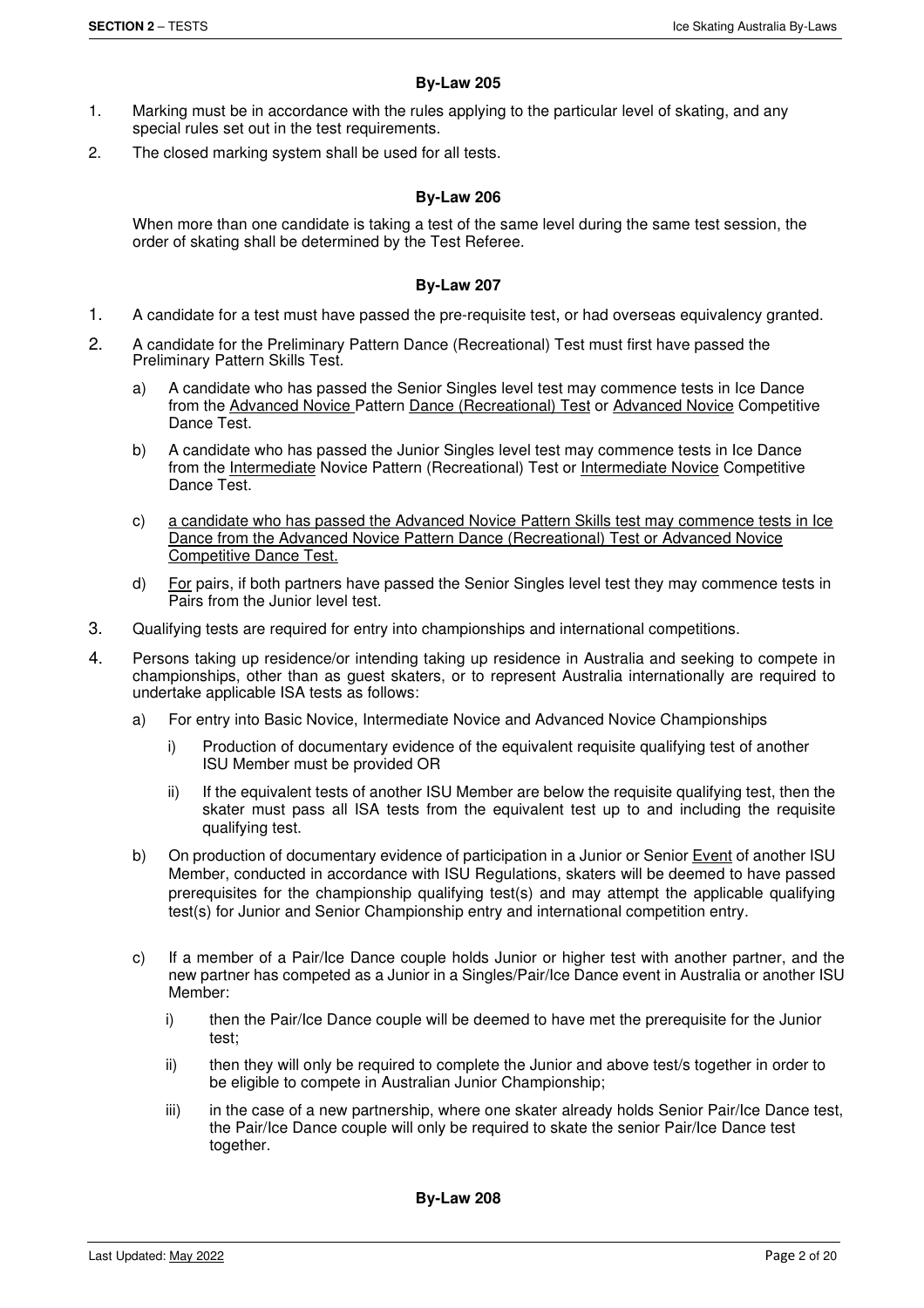- 1. At the Judges' discretion, a candidate for a test is permitted to re-skate any portion of the test as specified in the requirements for the particular test.
- 2. Two Judges are required for all tests; one judge shall act as Test Referee.
	- a) The Preliminary, Elementary and Basic Novice Singles Technical tests; Preliminary, Elementary, and Basic Novice Pattern Dance (Recreational) tests and the Basic Novice Pair Test require only one judge, if that Judge is a Senior ISA Championship or Senior Test Judge in the applicable category.
	- b) The Preliminary, Elementary, Basic Novice and Advanced Novice Pattern Skills Tests require only one judge if that Judge is a Senior ISA Championship or Senior Level Test Judge in the applicable category.
	- c) The Intermediate Novice to Senior Gold Pattern Dance (Recreational) and Competitive Dance Tests may use only one judge, in exceptional circumstances when approved by Ice Skating Australia if that Judge is a Senior ISA Championship or Senior Test Level Judge. In these circumstances, the State Association is to seek approval from Ice Skating Australia of this situation **prior to the testing session occurring**.
- 3. A candidate must receive a passing result from each Judge in order to pass a test.
- 4. Judges for tests must be National Test Judges at the appropriate level.

# **B. TESTS IN SINGLE SKATING**

#### **By-Law 209**

- 1. There are six tests in Single skating.
- 2. Unless otherwise stated, the following will apply:

#### **Repeats**

A maximum of two repeats are permitted at the judges' discretion without music. The element(s) to be repeated must be from the elements already executed, either one element twice or two elements once each. No substitutions of elements are permitted from those already executed.

### **3. REQUIREMENTS**

# **A. PRELIMINARY TECHNICAL SINGLES TEST**

A free skating program, 1 minutes 30 secs (+/- 10 secs) duration skated to music of the skater's own choice. The following elements must be included:

- a) Single Flip Jump
- b) Single Lutz Jump
- c) Three Jump + Single Loop Jump Combo
- d) One additional jump, Solo or Combination
- e) Upright Spin with one change of foot (min 3 revs on each foot)
- f) Sit Spin or Camel Spin (min 4 revs)
- g) Step sequence covering at least half the ice surface including three turns and mohawks on both feet.

**Jumps:** No jump is to receive the equivalent of a downgrade from the intended number of revolutions.

#### **Pass Mark**

The assessment will take into consideration the grade of execution of the elements and the program components in determining a pass or fail.

A pass cannot be awarded if any element has a GOE of -5.

The test is evaluated as a whole as either a Pass or a Fail.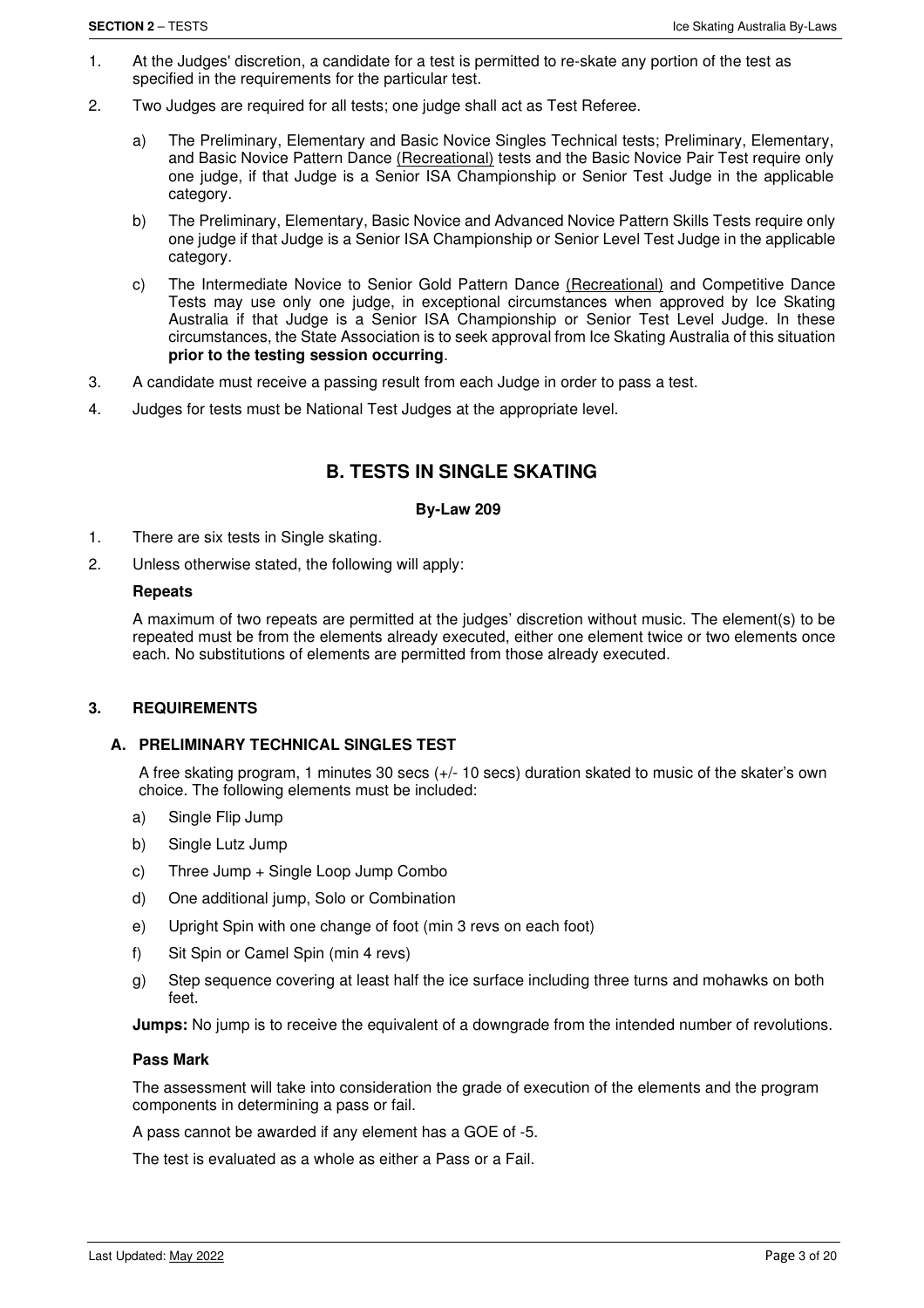#### **B. ELEMENTARY TECHNICAL SINGLES TEST**

Candidates attempting this test must have passed the Preliminary Pattern Skills Test and the Preliminary Technical Singles Test, or had overseas equivalency granted.

A free skating program, 2 minutes (+/- 10 secs) duration skated to music of the skater's own choice. The following elements must be included:

- a) A maximum of 4 jump elements
- b) Single Axel Jump mandatory
- b) There may be up to 2 jump combinations or sequences. Jump combinations can contain only 2 jumps, a jump sequence can contain any number of jumps.
- c) There must be a maximum of two Spins of a different nature (abbreviation).
	- i) One of which must be a spin combination with change of foot (min 8 revs) or without change of foot (min 6 revs), NO flying entry permitted.
	- ii) One spin with no change of position can be executed with a change of foot (min 4 revs) or without change of foot (min 4 rev), May commence with a fly.
- d) One (1) Step Sequence fully utilising the ice surface.

**Jumps:** No jump is to receive the equivalent of a downgrade from the intended number of revolutions.

#### **Pass Mark**

The assessment will take into consideration the grade of execution of the elements and the program components in determining a pass or fail.

A pass cannot be awarded if any element has a GOE of -5.

The test is evaluated as a whole as either a Pass or a Fail.

### **C. BASIC NOVICE TECHNICAL SINGLES TEST**

Candidates attempting this test must have passed the Elementary Technical Singles Test and the Elementary Pattern Skills Test, or had overseas equivalency granted.

A free skating program of 2 minutes 30 seconds duration (+/- 10 seconds) for Basic Novice A age eligible skaters or 3:00 minutes (+/- 10 seconds) duration for Intermediate Novice and Intermediate age eligible skaters. The program is skated to music of the skater's own choice. The following elements must be included:

- a) Basic Novice: Maximum of 4 jump elements,
- b) Intermediate Novice /Intermediate Women: Maximum 5 Jumps
- c) Intermediate Novice /Intermediate Men: Maximum 6 Jumps

For all tests, there may be up to two (2) jump combinations or sequences. Jump combinations can contain only two (2) jumps. A jump sequence can contain any number of jumps, but only two most difficult jumps will be counted. Triple jumps are not permitted. Any single and double jump (including Double Axel) cannot be executed more than twice in total.

Axel Type Jump - Mandatory;

Double Jump – Mandatory;

Spins, there must be a maximum of two (2) spins of a different nature (abbreviation)

- a) One of which must be a spin combination with change of foot (minimum 8 revolutions) or without change of foot (minimum 6 revolutions in total), May commence with a fly.
- b) One spin with no change of position and with change of foot (minimum 8 revolutions) or without change of foot (minimum 6 revolutions in total), May commence with a fly.
- ii) One (1) Step Sequence fully utilising the ice surface.

**Jumps:** No jump is to receive the equivalent of a downgrade from the intended number of revolutions.

**Pass Mark**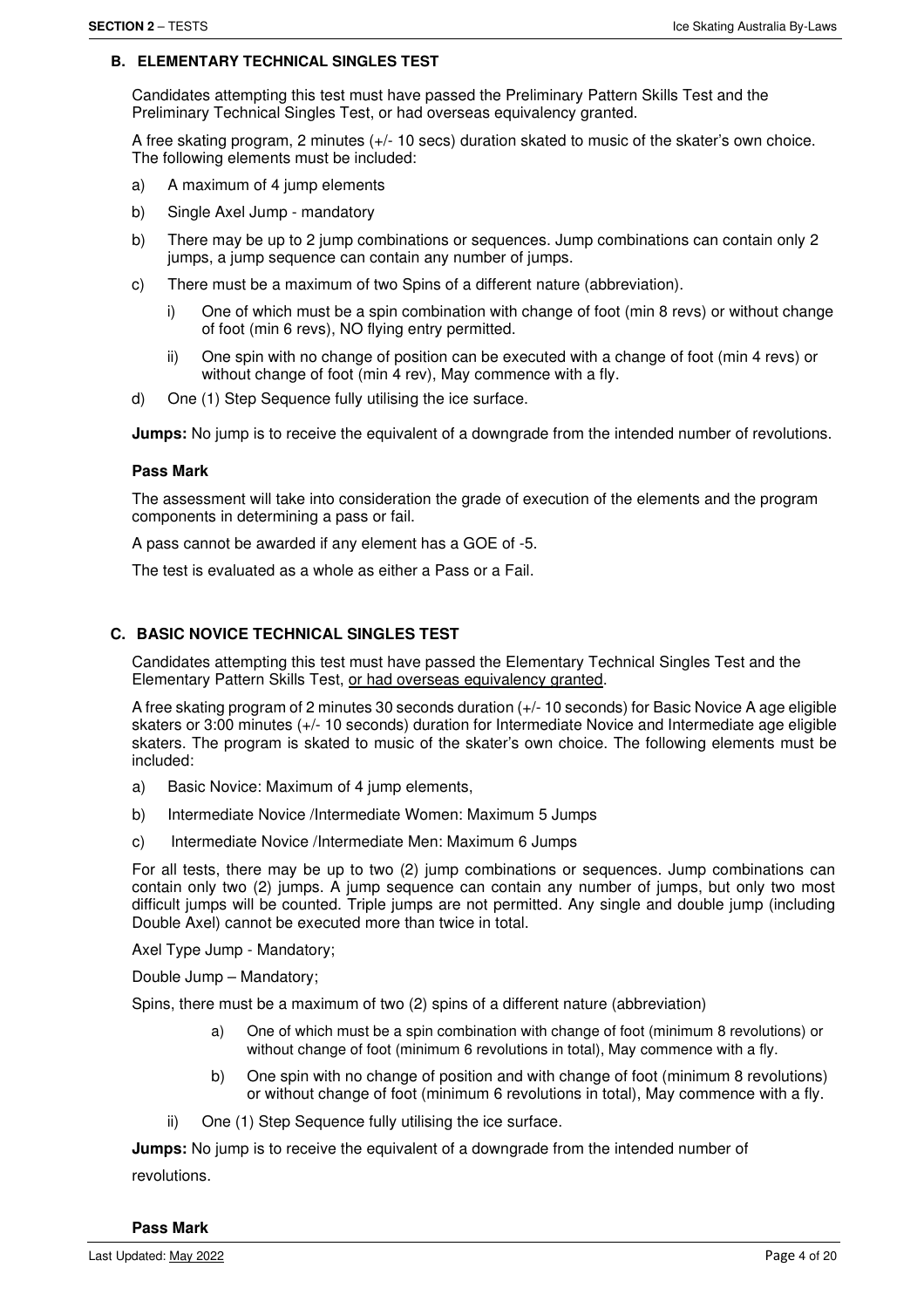The assessment will take into consideration the grade of execution of the elements and the program components in determining a pass or fail.

A pass cannot be awarded if any element has a GOE of -5.

The test is evaluated as a whole as either a Pass or a Fail.

### **D. ADVANCED NOVICE TECHNICAL SINGLES TEST**

Candidates attempting this test must have passed the Basic Novice Technical Singles Test and the Basic Novice Pattern Skills Test, or had overseas equivalency granted.

A Free Skate Program skated to music of the candidates' choice. Duration and elements as defined in ISU Communications for Novice competitions, Advanced Novice Short Program.

#### **Pass Mark**

The assessment will take into consideration the grade of execution of the elements and the program components in determining a pass or fail.

A pass cannot be awarded if any element has a GOE of -5 or more than 2 elements have a GOE of -3.

The test is evaluated as a whole as either a Pass or a Fail.

### **E. JUNIOR TECHNICAL SINGLES TEST**

Candidates attempting this test must have passed the Advanced Novice Technical Singles Test and the Advanced Novice Pattern Skills Test, or had overseas equivalency granted.

The program consists of 7 (seven) required elements. The sequence of the elements is optional.

The skater may perform any of the current Short Program Groups as listed in Rule 611 of the ISU Regulations. The elements performed must be all from the one group, i.e. specific elements cannot be selected from multiple groups.

The duration of the program is as defined in Rule 502 of the ISU Regulations.

#### **Jumps**

The jump combination may consist of the same or another double or triple jump. However, the jumps included must be different from the solo jump.

#### **Spins**

|       | Women and Men Flying Spin – minimum of 8 revolutions                          |
|-------|-------------------------------------------------------------------------------|
| Men   | Spin with one change of foot – minimum of 6 revolutions on each foot          |
| Women | Layback/Side leaning or Sit Spin – no change of foot minimum of 8 revolutions |
|       | Women and Men Spin Combination - minimum of 6 revolutions on each foot        |

#### **Pass Mark**

The assessment will take into consideration the grade of execution of the elements and the program components in determining a pass or fail.

A pass cannot be awarded if more than one element has a GOE of -5 or more than 2 elements have a GOE of -3.

The test is evaluated as a whole as either a Pass or a Fail.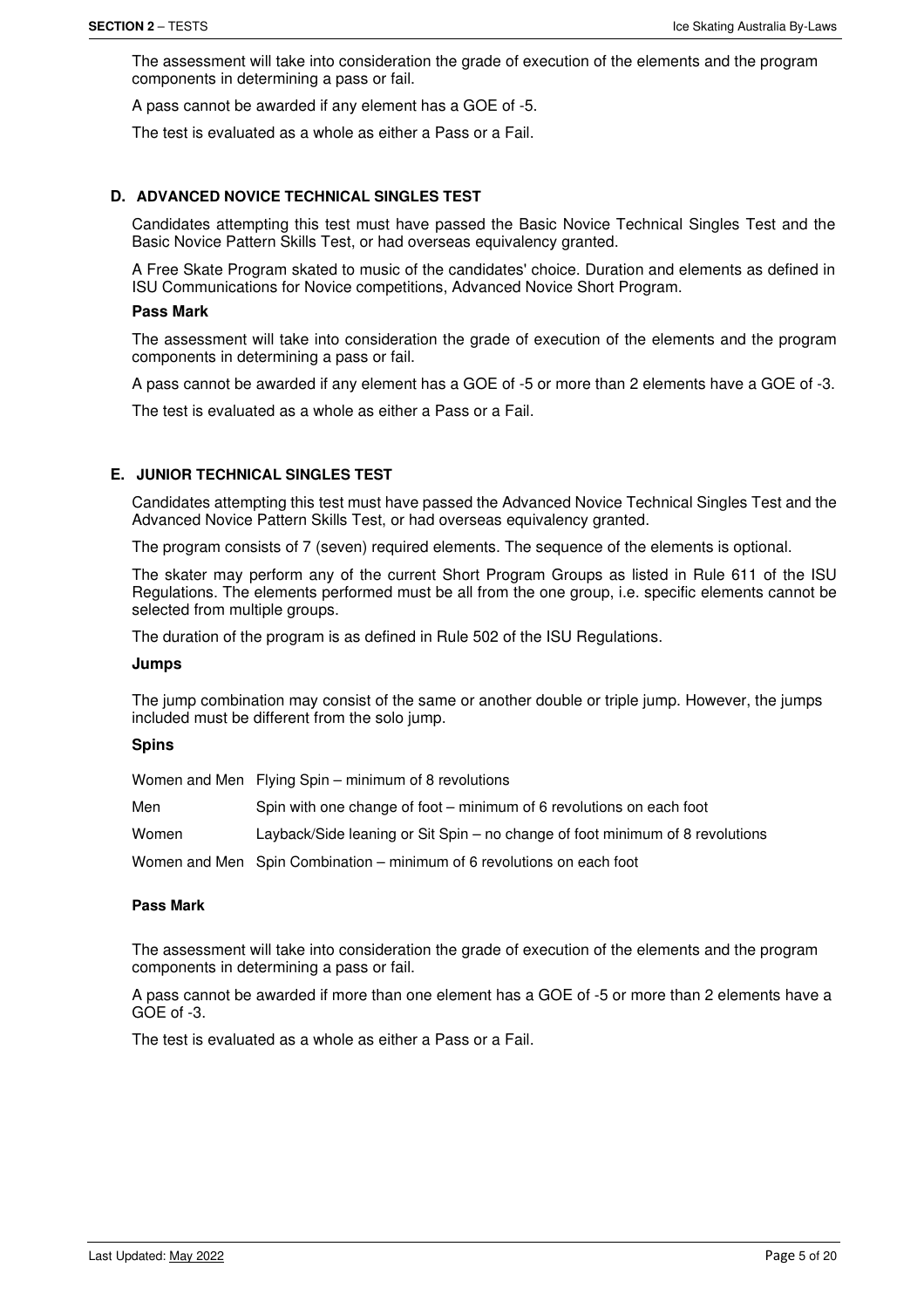#### **F. SENIOR TECHNICAL (GOLD) SINGLES TEST**

Candidates attempting this test must have passed the Junior Technical Singles Test and the Junior Pattern Skills Test, or had overseas equivalency granted.

The program consists of 7 (seven) required elements. The sequence of the elements is optional.

The duration of the program is as defined in Rule 502 of the ISU Regulations, Senior.

Men – shall perform the elements for a Senior Short Program as listed in Rule 611 of the ISU Regulations.

Women – shall perform the following elements

- a) Double or Triple Axel;
- b) Double or Triple Jump, immediately preceded by connecting steps, can't repeat Double Axel;
- c) Jump Combination, consisting of double-double jump, double-triple jump or two triple jumps;
- d) Women and Men Flying Spin (no change of foot, no change of position), min 8 revs
- e) Women Layback or Side Leaning Spin or Sit Spin or Camel Spin (no flying entry, no change of foot), min 8 revs
- f) Men Spin in one position with one change of foot minimum of 6 revolutions on each foot
- g) Spin Combination, only 1 change of foot, at least 2 basic positions no flying entry, min 6 revs on each foot
- h) Step Sequence

#### **Jumps**

The jump combination may consist of the same or another double or triple jump. However, the jumps included must be different from the solo jump.

Women – one of the three jump elements must be a triple jump.

A pass cannot be awarded if more than one element has a GOE of -5 or more than 2 elements have a  $GOE$  of  $-3$ .

# **Pass Mark**

The assessment will take into consideration the grade of execution of the elements and the program components in determining a pass or fail.

A pass cannot be awarded if more than one element has a GOE of -5 or more than 2 elements have a GOE of -3.

The test is evaluated as a whole as either a Pass or a Fail.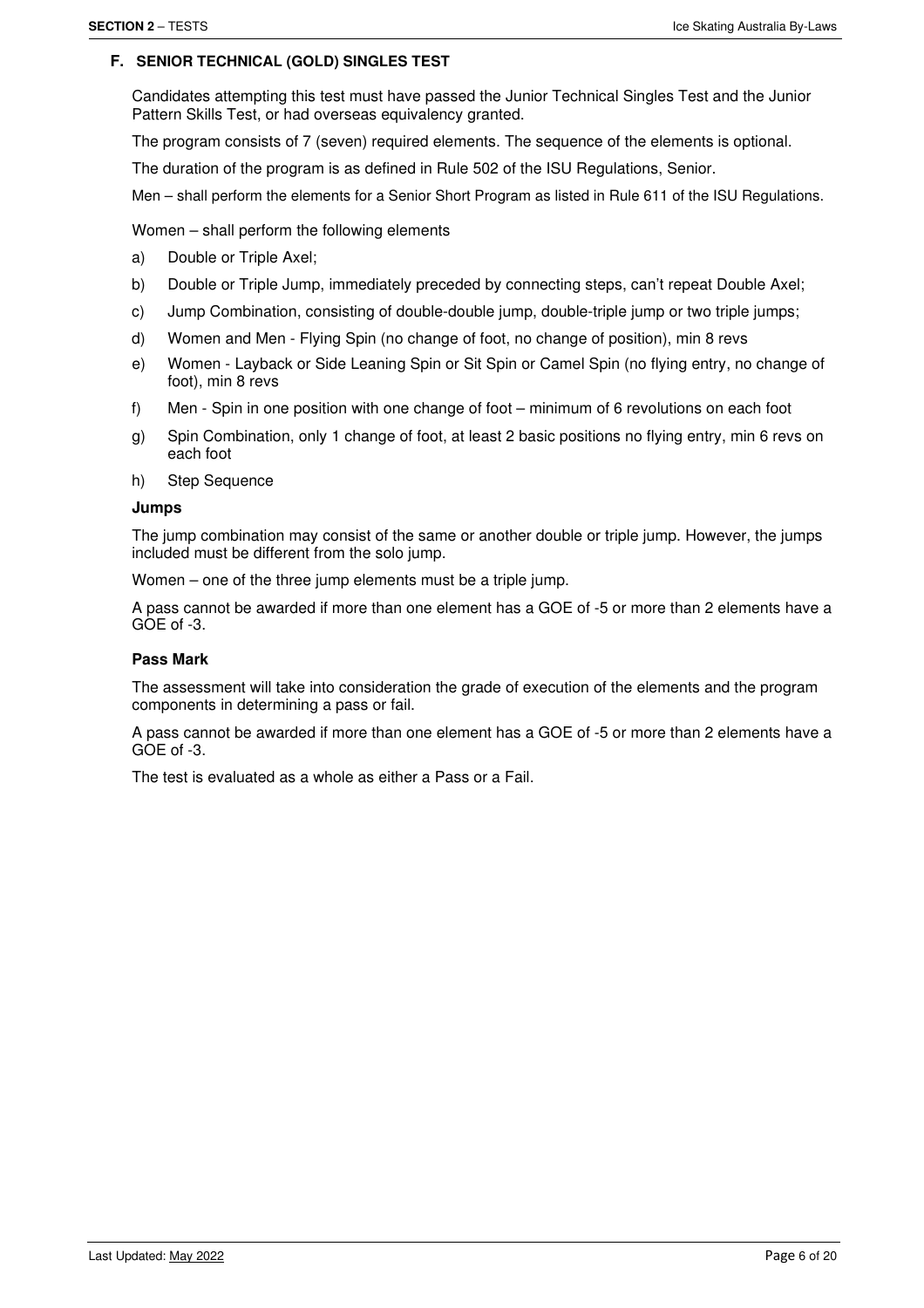# **C. TESTS IN PAIR SKATING**

# **By-Law 210**

- 1. Candidates for pair skating tests will be judged as a pair and not as individuals and will pass or fail as a pair.
- 2. The composition of a pair must be one woman and one man; both must be eligible or ineligible persons. A combination of eligible and ineligible persons is not permitted.

# **By-Law 211**

- 1. There are four tests in pair skating.
- 2. Unless otherwise stated, the following will apply:

### **Repeats**

A maximum of two repeats are permitted at the judges' discretion without music. The element(s) to be repeated must be from the elements already executed, either one element twice or two elements once each. No substitutions of elements are permitted from those already executed.

#### **Pass Marks**

The assessment will take into consideration the grade of execution of the elements and the program components in determining a pass or fail. The program components must be of a proficient standard for the level throughout the program.

A pass cannot be awarded if more than one element has a GOE of -5 or more than two elements have a GOE of -3.

The test is evaluated as a whole as either a Pass or a Fail.

# **3. REQUIREMENTS**

# **A. BASIC NOVICE TECHNICAL PAIR TEST**

Prior to attempting this test, both candidates must have passed the Preliminary Pattern Skills Test and the Preliminary Technical Singles Test, or had overseas equivalency granted.

A Free Skating program skated to music of the candidates' choice of 3 minutes (+/- 10 seconds). Elements as defined in ISU Communications for Novice competitions, Basic Novice Pairs.

# **B. ADVANCED NOVICE TECHNICAL PAIR TEST**

Prior to attempting this test, both candidates must have passed the Basic Novice Technical Pairs Test and the Basic Novice Pattern Skills Test, or had overseas equivalency granted.

A Short Program skated to music of the candidates' choice. Elements as defined in ISU Communications for Novice competitions, Advanced Novice Pairs Short Program.

#### **C. JUNIOR TECHNICAL PAIR TEST**

Candidates attempting this test must have passed the Advanced Novice Technical Pair Test and the Basic Novice Pattern Skills Test, or had overseas equivalency granted.

A Short Program skated to music of the candidates' choice.

The program consists of 7 (seven) required elements. The sequence of the elements is optional.

The skaters may perform any of the Short Program Groups as listed in Rule 620 of the ISU Regulations. The elements performed must be all from the one group, i.e. specific elements cannot be selected from multiple groups.

The duration of the program is as defined in Rule 502 of the ISU Regulations.

Only one jump element is able to receive the equivalent of a downgrade from the intended number of revolutions.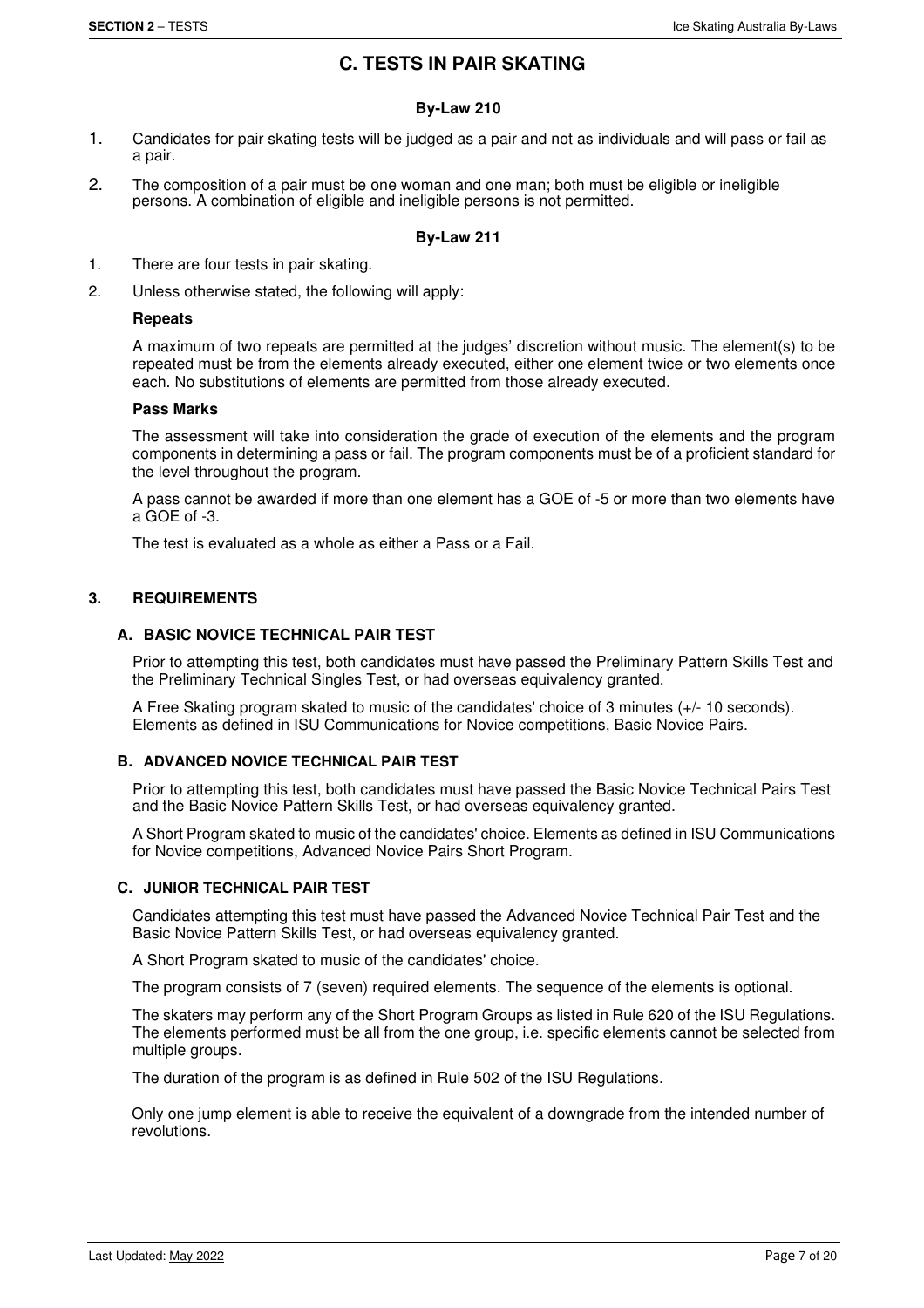# **D. SENIOR (GOLD) TECHNICAL PAIR TEST**

Candidates attempting this test must have passed the Junior Technical Pair Test and the Advanced Novice Pattern Skills Test, or had overseas equivalency granted.

The program consists of 7 (seven) required elements. The sequence of the elements is optional.

The skater may perform any of the Short Program Groups as listed in Rule 620 of the ISU Regulations. The elements performed must be all from the one group, i.e. specific elements cannot be selected from multiple groups.

The duration of the program is as defined in Rule 502 of the ISU Regulations.

#### **Jumps**

Only one jump element is able to receive the equivalent of a downgrade from the intended number of revolutions.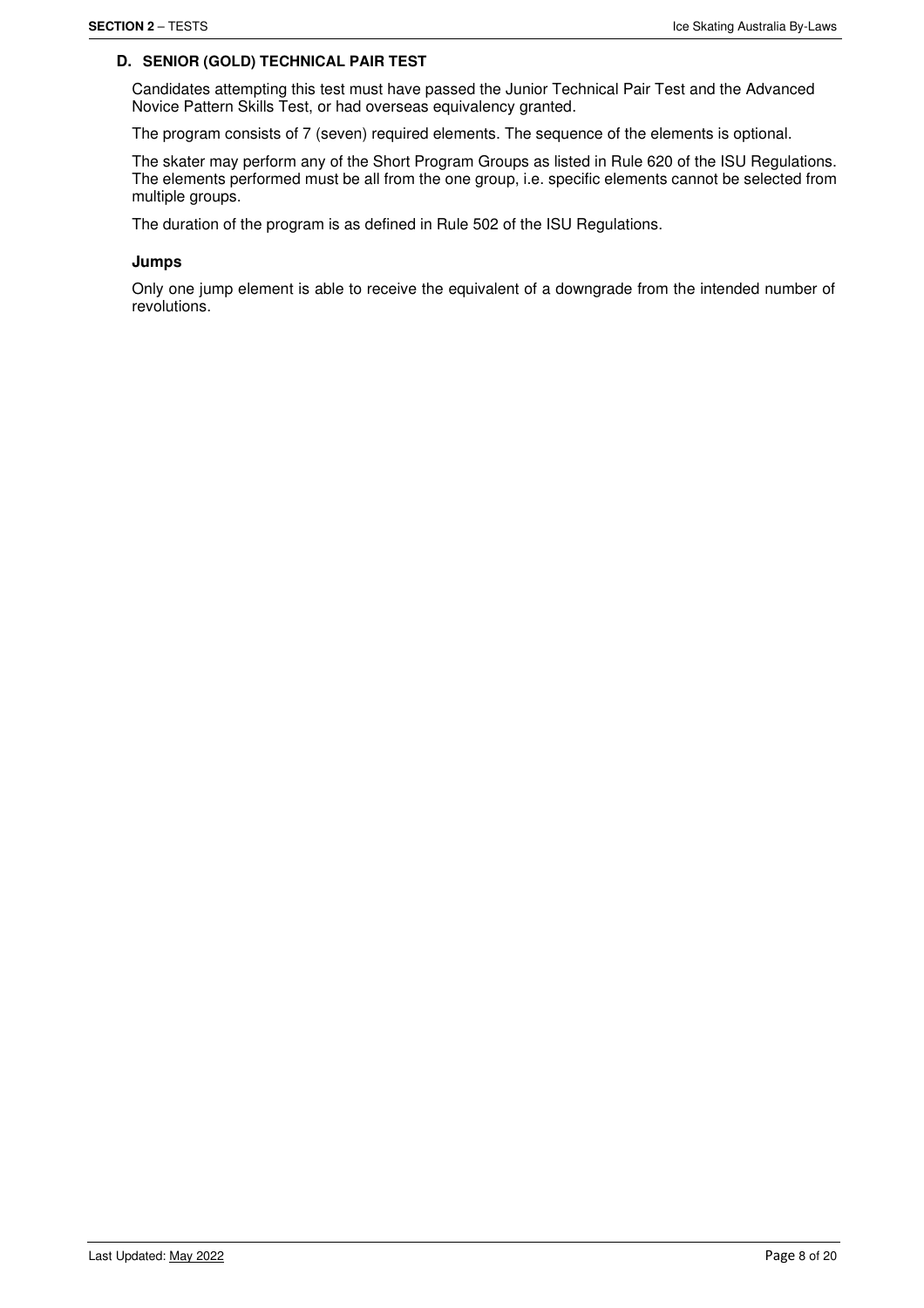# **D. TESTS IN ICE DANCE**

# **By-Law 212**

- 1. Tests in ice dance comprise selected pattern dances from Preliminary to Senior Gold level and Competitive Dances for Basic Novice to Senior level.
- 2. The Pattern Dance (Recreational) Tests may be taken as partnered pattern dance (recreational) tests or as solo pattern dance (recreational) tests, and this will be indicated as such on the candidates' test certificate. The composition of a couple attempting the Competitive Dance tests is one woman and one man. Competitive Dance tests can only be performed by a competitive dance partnership registered with Ice Skating Australia. A coach or other person or ineligible person cannot perform a Competitive Dance test with a partner.
- 3. A candidate for the partnered Pattern Dance (Recreational) Tests may choose any partner, subject to the approval of the Judges. The composition of a couple attempting a test is one woman and one man. However, if necessary, female or male coaches may partner same gender test candidates. A combination of eligible and ineligible persons is permitted.
- 4. A candidate for the solo Pattern Dance (Recreational) Tests may begin solo Pattern Dance (Recreational) Tests at the level at which they are currently qualified in the partnered tests or they may start from the Preliminary level.
- 5. No partnered Pattern Dance (Recreational) Tests will count toward completing a test level in the solo Pattern Dance (Recreational) Tests and vice versa.
- 6. Solo Pattern Dance (Recreational) Tests will count towards qualification only for Solo Dance events and not for regular coupled Dance events.
- 7. Participants undertaking the solo Pattern Dance (Recreational) Tests will perform the steps of the woman regardless of their gender.
- 8. A dance partnership with a current record of Basic Novice Championship or above, may choose to be judged as a couple for Intermediate Novice Pattern Dance (Recreational)Tests.
- 9. For Competitive Dance tests, a skater/couple must perform the test which reflects their partnership circumstances at the time of submitting the test application
	- a) A skater who has previously been in, but is currently not in, a competitive partnership, must perform the respective Pattern Dance (Recreational) Test for the next level.
	- b) Should a partnership end and one partner make a new competitive partnership, in circumstances where neither partner has the relevant ice dance test for the level intended to compete, the partnership together perform the respective Pattern Dance (Recreational) Tests for levels up to and including Basic Novice, or, if Novice or higher, performs the Competitive Dance Test as a couple.
	- c) If in a new partnership one skater has the required test, Pattern Dance (Recreational) or Competitive Dance and the other does not, the second partner must perform the respective Pattern Dance (Recreational) test for levels up to and including Elementary. For Basic Novice, Intermediate Novice, Advanced Novice, Junior or Senior, the couple will perform the respective Competitive Dance test together.
	- d) Pattern Dance (Recreational) Tests are not permitted as prerequisite to qualify for Advanced Novice, Junior and Senior Ice Dance Competition.

# **By-Law 213**

- 1. The music for each prescribed pattern dance is supplied by the Test Candidate(s).
- 2. The dances must be skated as specified in the By-Laws for Ice Dance. The general figure skating elements (steps, turns, movements and carriage) contained in the dances must be performed as specified in ISU Rules 500 and 701-708.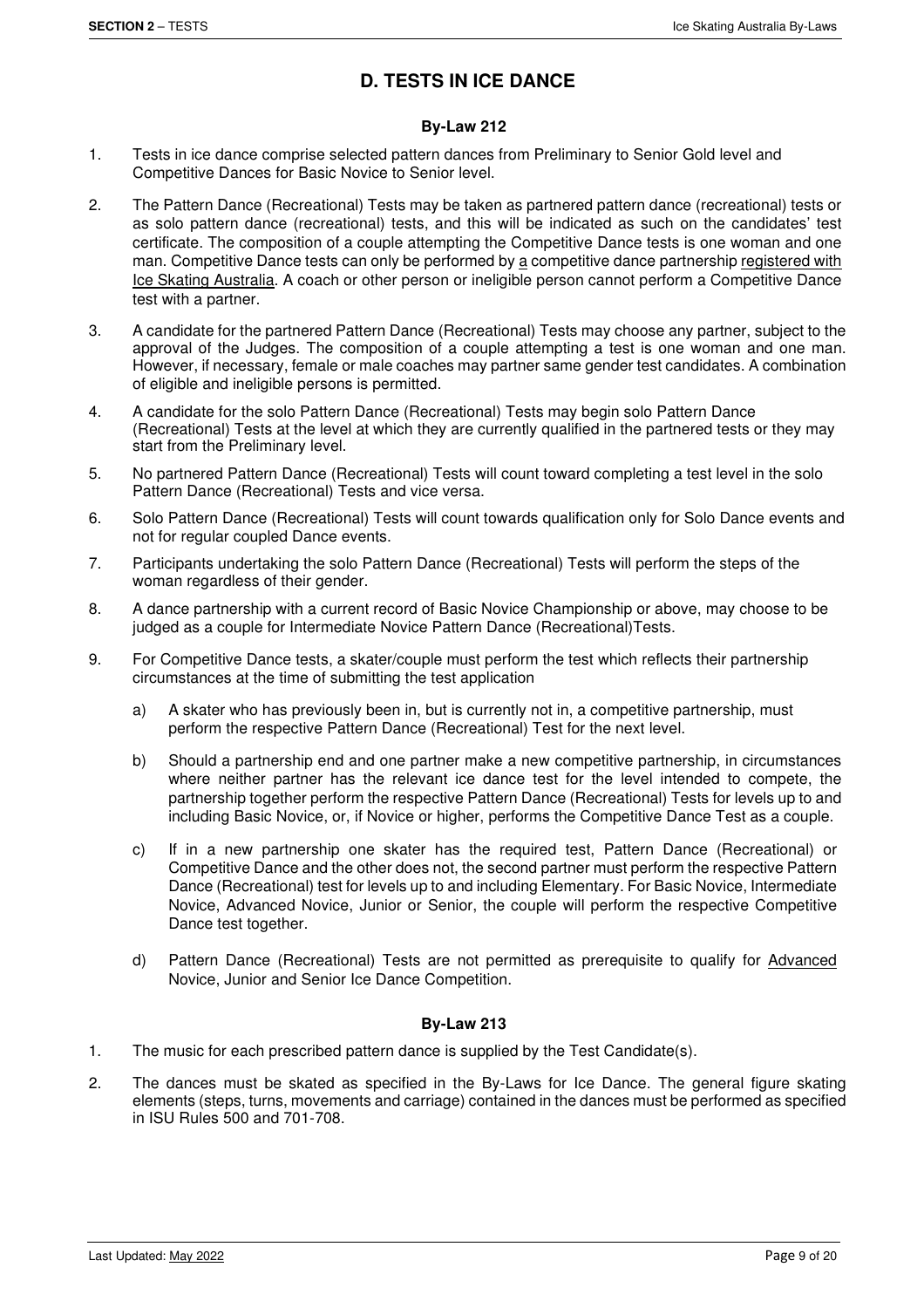# **By-Law 214**

- 1. Pattern Dance (Recreational) Tests up to and including Elementary are to be performed before any Competitive Dance Tests, with the exception of Competitive Dance fast track.
- 2. The introductory steps are optional and shall not exceed the introductory phrasing (ISU Rule 703).
- 3. The number of sequences to be skated for all Pattern Dances must be as specified for each test.
- 4. The dances in these tests may be attempted separately, in any order, in which case a certificate only is awarded to successful candidates, and for each dance a separate test fee is payable. When these dances are attempted separately, a repeat is not permitted. When the test is taken as a whole, the skating order is as specified on the test paper and only one dance may be re-skated at the judges' discretion. Candidates will be credited with any dance(s) passed and the failed dance(s) may be taken separately at a later time.

# **By-Law 215**

In the case of a fall, the dance should be continued at the next technically practicable point. See ISU Rule 707 and the current relevant Handbook for Officials Pattern Dances for applicable adjustments to Grade of Execution for interruptions and applicable deductions for Pattern Dances.

# **By-Law 216**

- 1. There are nine Pattern Dance (Recreational) Tests and five Competitive Dance Tests.
- 2. The dances will be evaluated using ISU Rule 708 and criteria stipulated in ISA Communications.
- 3. Unless otherwise stated the following will apply:

**Repeat:** When the test is attempted as a whole, one dance only may be re-skated at the Judges' discretion. When the whole test is **not** attempted, a repeat is **not** permitted. Judge(s) may request the repeat to be solo.

#### **Pass Mark:**

#### **Pattern Dance Tests**

- Each **Specific Key Aspect** must have been achieved in more than half of the required sequences for each dance.
- **Overall Key Aspect for Timing must be at least Reasonable in all required sequences in each dance for a Pass.**
- All other **Overall Key Aspects** must have been evaluated as **Good or Reasonable**. The dance is evaluated as a whole as either a Pass or a Fail.

# **A) PRELIMINARY PATTERN DANCE (RECREATIONAL) TEST**

Candidates attempting this test must have passed the Preliminary Pattern Skills Test, or had overseas equivalency granted.

- a) (6) Dutch Waltz 3 sequences
- b) (27) Tango Canasta 3 sequences

# **B) ELEMENTARY PATTERN DANCE (RECREATIONAL) TEST**

Candidates attempting this test must have passed the Preliminary Pattern Dance (Recreational) Test, or had overseas equivalency granted.

Candidates must choose any two of the following pattern dances to be tested at the same test session.

One dance only may be re-skated at the Judges' discretion. Judge(s) may request the repeat to be solo.

- a) (5) Swing Dance 3 sequences
- b) (26) Tango Fiesta 3 sequences
- c) (31) Rhythm Blues 3 sequences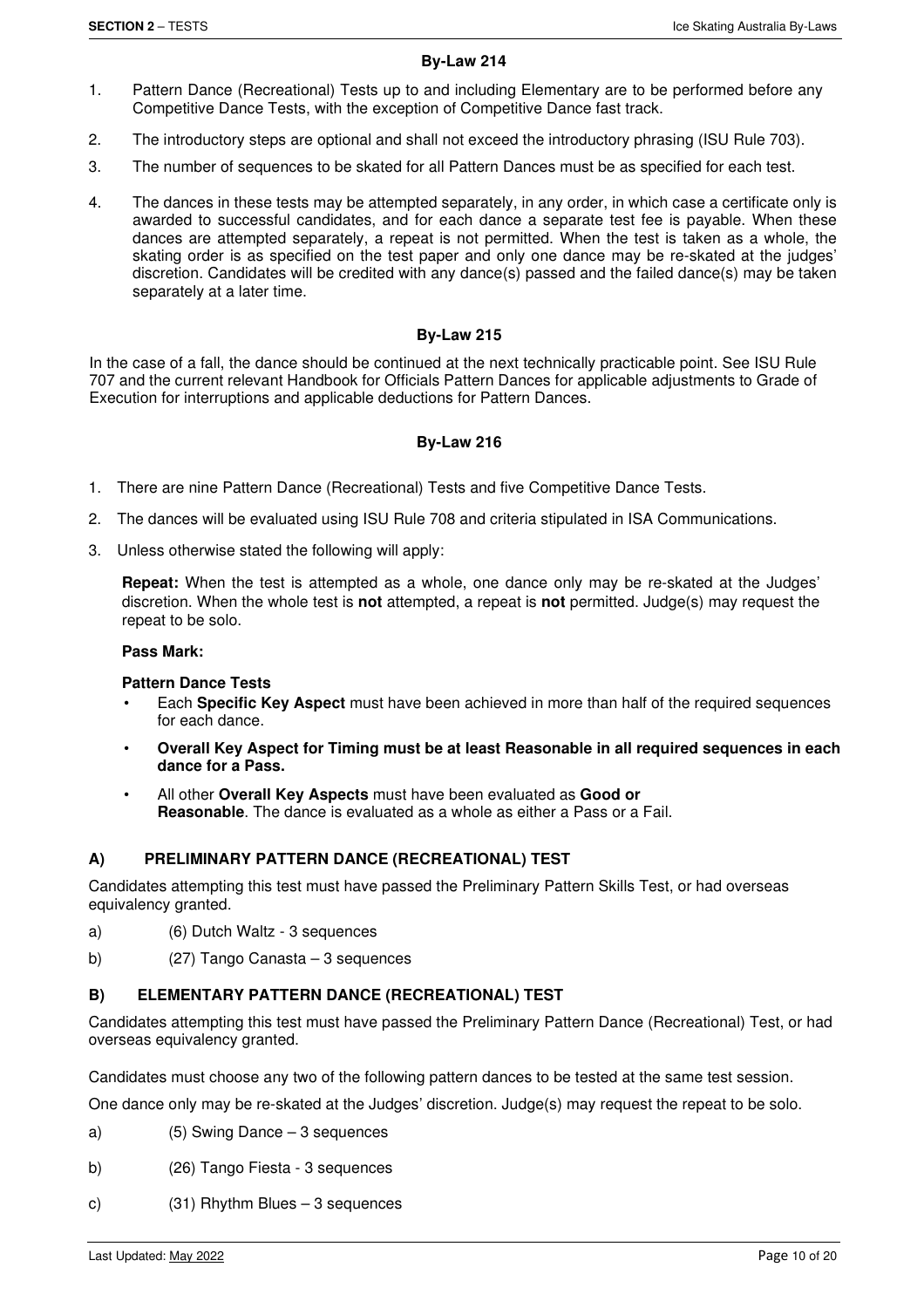# **C) BASIC NOVICE PATTERN DANCE (RECREATIONAL) TEST**

Candidates attempting this test must have passed the Elementary Pattern Dance (Recreational) Test, or had overseas equivalency granted. Pattern Dances passed in the Basic Novice Competitive Dance Test do not need to be re-skated and will be credited for this test.

- a) (1) Fourteenstep 4 sequences
- b) (2) Foxtrot 3 sequences
- c) (7) Willow Waltz 3 sequences
- d)  $(8)$  European Waltz 3 sequences

#### **D) INTERMEDIATE NOVICE PATTERN DANCE (RECREATIONAL) TEST**

Candidates attempting this test must have passed the Basic Novice Pattern Dance (Recreational) Test or Junior Singles Test, or had overseas equivalency granted. Pattern Dances passed in the Intermediate Novice Competitive Dance Test do not need to be re-skated and will be credited for this test.

- a) (3) Rocker Foxtrot 4 sequences
- b) (9) American Waltz 2 sequences
- c) (25) Silver Samba 2 sequences
- d)  $(28)$  Tango 2 sequences

### **E) ADVANCED NOVICE PATTERN DANCE (RECREATIONAL) TEST**

Candidates attempting this test must have passed the Intermediate Novice Pattern Dance (Recreational) Test or Senior Singles Level or the Advanced Novice Pattern Skills Test, or had overseas equivalency granted. Pattern Dances passed in the Advanced Novice Competitive Dance Test do not need to be reskated and will be credited for this test.

- e) (13) Starlight Waltz 2 sequences
- f)  $(19)$  Quickstep 4 sequences
- g) (24) Cha Cha Congelado 2 sequences
- h) (32) Blues 3 sequences

#### **F) JUNIOR PATTERN DANCE (RECREATIONAL) TEST**

Candidates attempting this test must have passed the Advanced Novice Pattern Dance (Recreational) Test, or had overseas equivalency granted.

- a) (10) Westminster Waltz– 2 sequences
- b)  $(16)$  Kilian 6 sequences
- c) (21) Paso Doble 3 sequences
- d) (29) Argentine Tango 2 sequences

# **G) SENIOR BRONZE PATTERN DANCE (RECREATIONAL) TEST**

Candidates attempting this test must have passed the Junior Pattern Dance (Recreational) Test.

- a) (4) Tea-Time Foxtrot 2 sequences
- b)  $(11)$  Viennese Waltz 3 sequences
- c) (22) Rhumba 4 sequences

### **H) SENIOR SILVER PATTERN DANCE (RECREATIONAL) TEST**

Candidates attempting this test must have passed the Senior Bronze Pattern Dance (Recreational) Test.

a)  $(12)$  Austrian Waltz – 2 sequences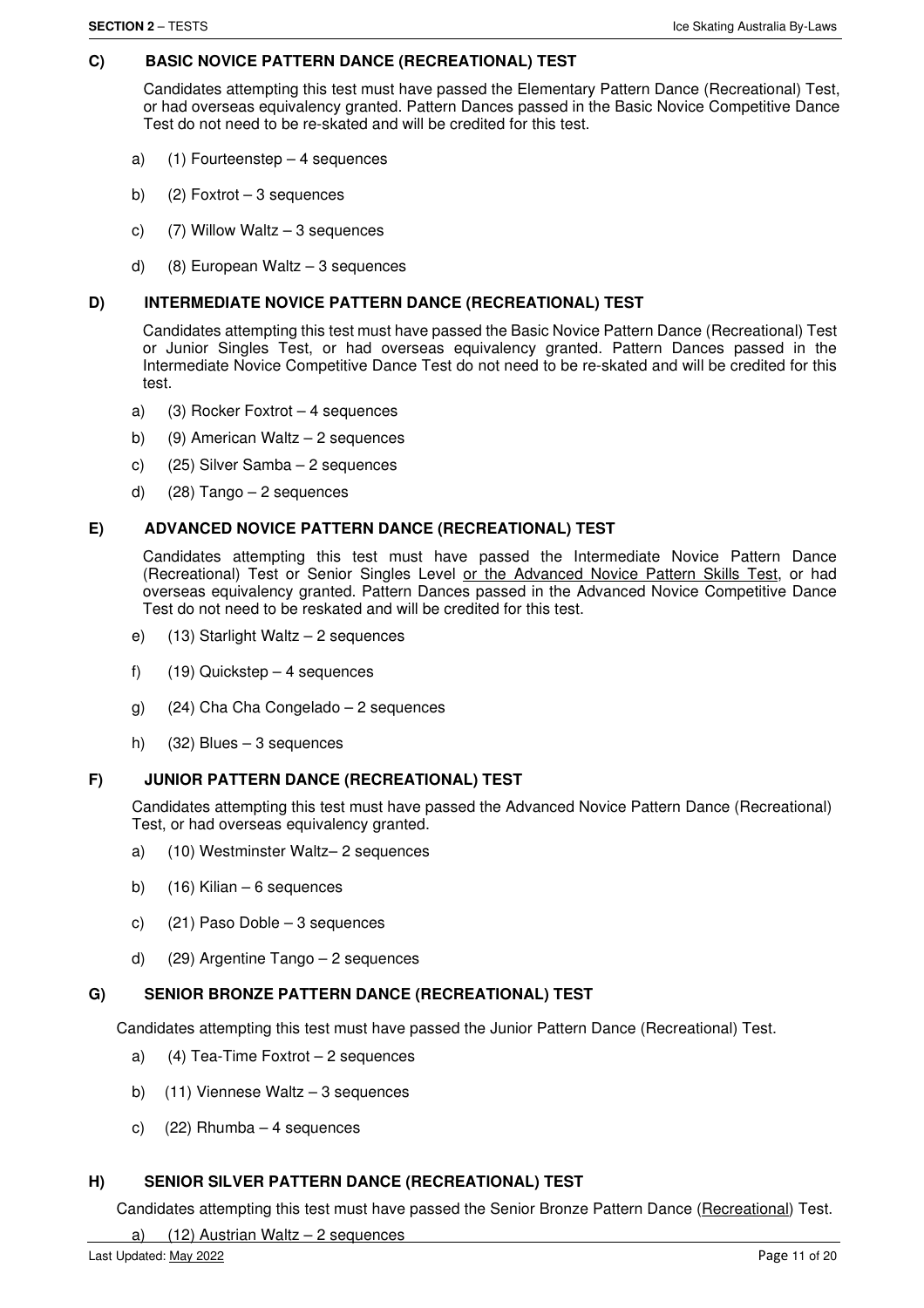- b) (30) Tango Romantica 2 sequences
- c) (33) Midnight Blues 2 sequences

# **I) SENIOR GOLD PATTERN DANCE (RECREATIONAL) TEST**

Candidates attempting this test must have passed the Senior Silver Pattern Dance (Recreational) Test

- a) (14) Ravensburger Waltz 2 sequences
- b) (15) Golden Waltz 2 sequences
- c) (18) Yankee Polka 2 sequences
- d) (20) Finnstep 2 sequences

# **J) COMPETITIVE DANCE TESTS**

#### **Competitive Couples Only**

The following will apply:

**Repeat:** A maximum of two repeats are permitted for required elements in the Competitive Dance Tests. The element(s) to be repeated must be from the elements already executed, either one element twice or two elements once each. No substitutions of elements are permitted from those already executed.

**Pass Mark:** A Pass cannot be awarded if more than one element has a GOE of -3 or more than two elements have a GOE of -2.

### **i) BASIC NOVICE COMPETITIVE DANCE TEST**

Both candidates attempting this test must have passed the Elementary Pattern Dance (Recreational) Test.

Basic Novice Pattern Dance with the current or next season's Pattern Dances in accordance with relevant ISU Communications as communicated by the ISU Technical Committee Ice Dance.

# *ii***) INTERMEDIATE NOVICE COMPETITIVE DANCE TEST**

Both candidates attempting this test must have passed the Basic Novice Competitive Dance Test or the Basic Novice Pattern Dance Recreational Test (partnered) or Junior Singles Level.

Intermediate Novice Pattern Dance with the current or next season's Pattern Dances in accordance with relevant ISU Communications as communicated by the ISU Technical Committee Ice Dance.

### **iii) ADVANCED NOVICE COMPETITIVE DANCE TEST**

Both candidates attempting this test must have passed the Intermediate Novice Competitive Dance Test or the Intermediate Novice Pattern Dance Recreational Test (partnered) or the Advanced Novice Pattern Skills Test or Senior Singles Level.

Advanced Novice Pattern Dance with the current or next season's Pattern Dances in accordance with relevant ISU Communications as communicated by the ISU Technical Committee Ice Dance.

# **iv) JUNIOR COMPETITIVE DANCE TEST**

Both candidates attempting this test must have passed the Advanced Novice Competitive Dance Test.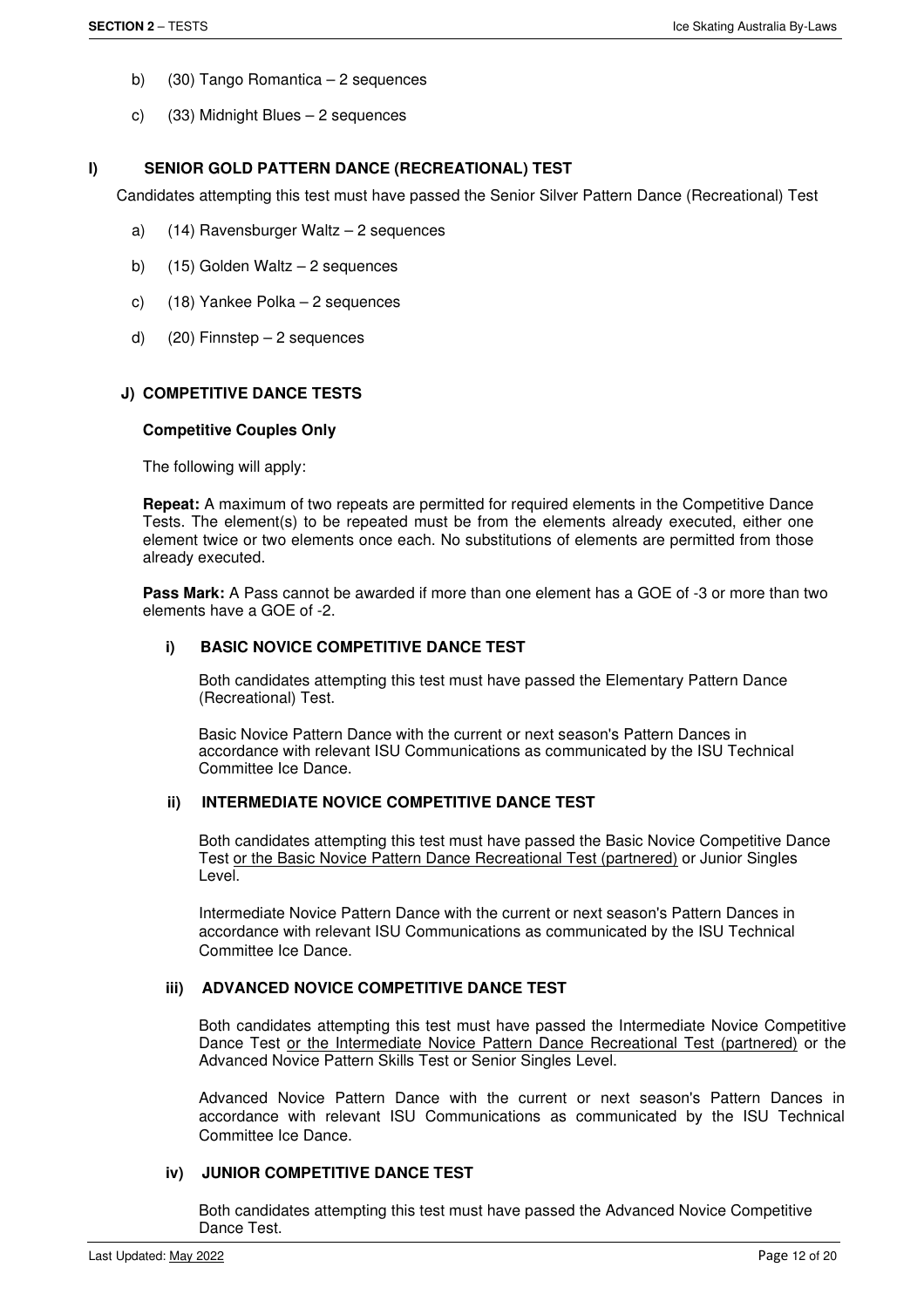Junior Rhythm Dance with the current or next season's Pattern Dance Elements, Rhythm and Required Elements in accordance with relevant ISU Communications as communicated by the ISU Technical Committee Ice Dance.

# **v) SENIOR COMPETITIVE SHORT DANCE TEST**

Both candidates attempting this test must have passed the Junior Competitive Dance Test.

Senior Rhythm Dance with the current or next season's Pattern Dance Elements, Rhythm and Required Elements in accordance with relevant ISU Communications as communicated by the ISU Technical Committee Ice Dance.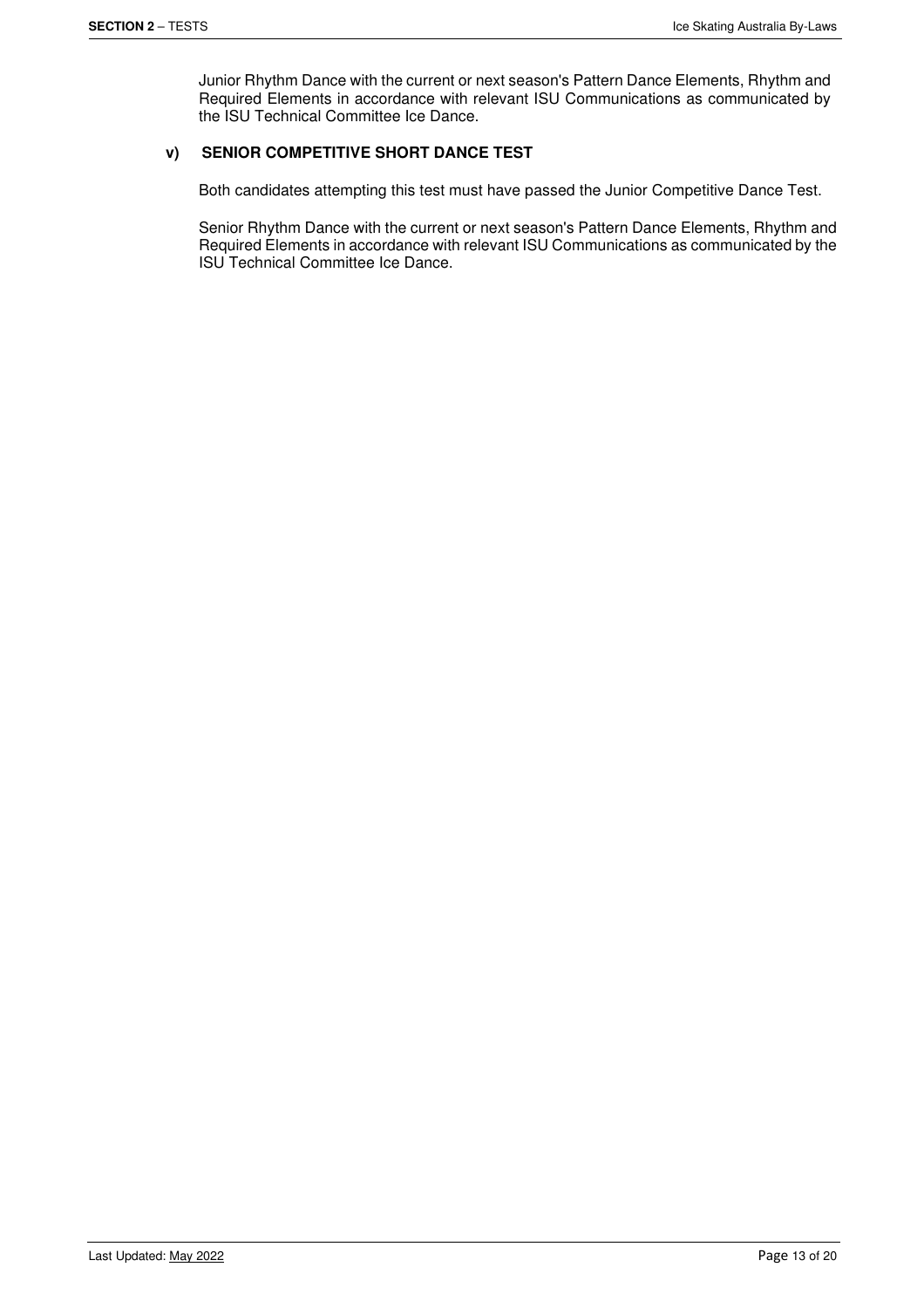# **E. PATTERN SKILLS TESTS**

# **By-Law 217**

- 1. There are six test levels in technical pattern skills consisting of basic skating moves, skated without music.
- 2. The steps must be skated in general accordance with the diagrams and descriptions.
- 3. Technical pattern skills tests must be commenced from a standing, stationary position with a maximum of seven introductory steps unless specified otherwise.
- 4. Technical pattern skills tests must be skated with good edges, control, flow, extension, carriage and rhythm.
	- a) An even speed and flow should be maintained throughout.
	- b) Maximum utilisation of the ice surface is desirable. Ice coverage must not be obtained by the use of flat or extreme shallow edges.
- 5. Candidates attempt all Technical Pattern Skills patterns within an individual test level during the one test session.

### **6. FAILURE OF ONE PATTERN**

- a) A candidate may fail one pattern within a test level and will be eligible to retake the one failed pattern after a period of 28 days. During the retake of the failed pattern, the candidate will not be eligible to re-skate any portion of the attempted pattern.
- b) If the failed pattern is failed again after the retake, then the entire test must be retaken.

# **7. REQUIREMENTS**

Unless otherwise stated, the following will apply:

#### **Repeats**

In the case of a fall in any one of the patterns, the entire pattern or half of the pattern where the fall occurred may be repeated at the Judges' discretion.

A maximum of one entire pattern or two half patterns (from any of the patterns skated) may be repeated once at the judges' discretion in order for the skater to obtain the minimum overall GOE of Base Value (0) for the respective individual pattern.

# **Pass Mark**

Each Technical Pattern is evaluated individually.

All patterns must receive a minimum overall GOE of Base Value (0) for the test to Pass. Patterns can contain –GOE sections and +GOE sections as long as the final GOE is at least Base Value (0).

# **A) PRELIMINARY PATTERN SKILLS TEST**

The test consists of three (3) patterns:

- 1. Pattern #1 consists of Alternating Forward and Backward Inside and Outside Edges.
- 2. Pattern #2 consists of Stroking Forward Power Circle (clockwise and counter-clockwise).
- 3. Pattern #3 consists of Stroking Backward Power Circle (clockwise and counter-clockwise).

The following considerations in evaluating the pattern should be used:

a) Pattern #1 – Edges.

Ability to skate on and control flowing edges:

- Ability to maintain correct edges
- Ability to maintain control of body
- Ability to achieve even lobes
- Ability to skate on one (1) foot throughout
- Ability to skate a common, continuous axis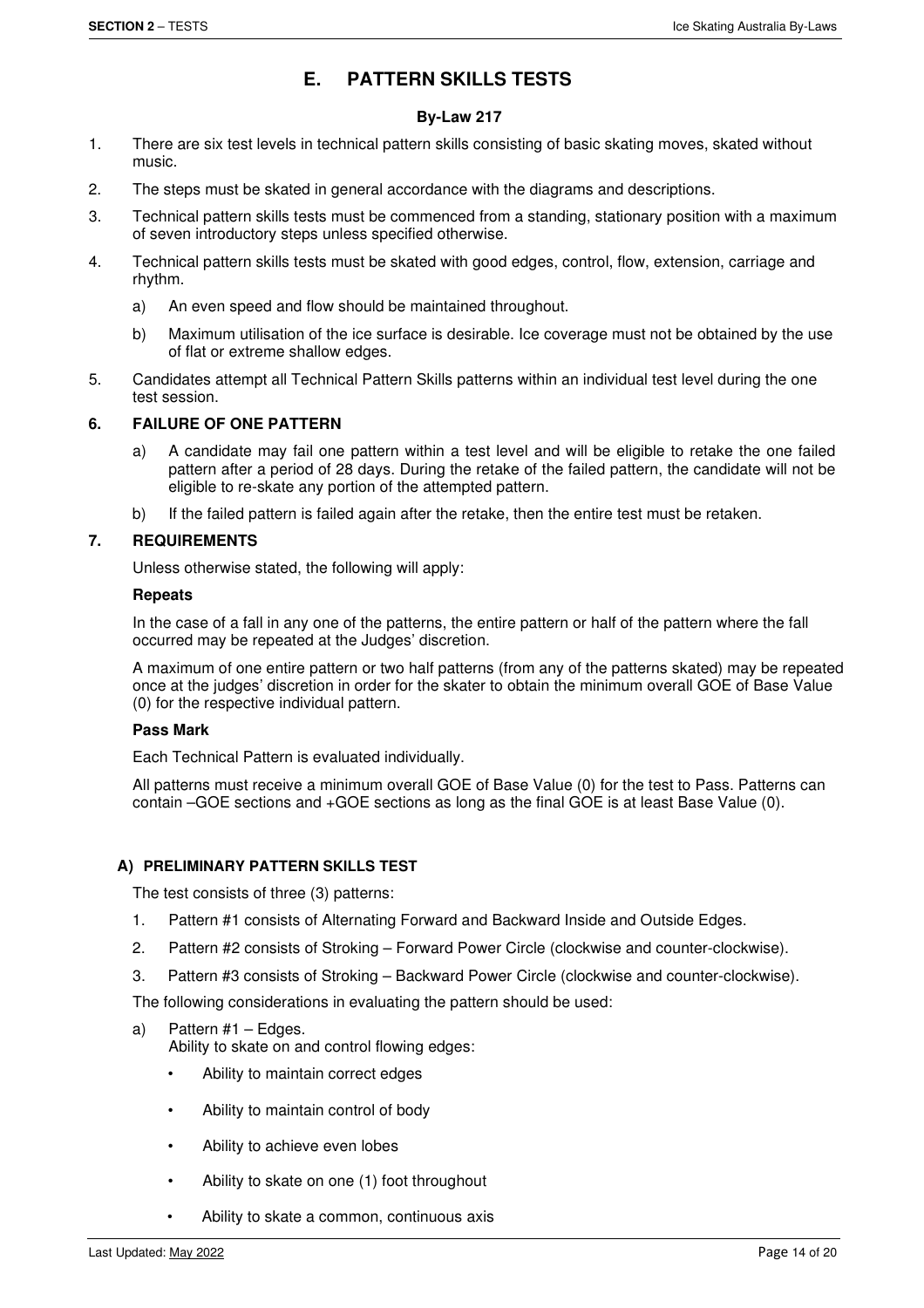- b) Pattern #2 Power. Continuous flow, maintaining speed and ability to increase speed effortlessly:
	- Increasing acceleration
	- Circle size increases with acceleration
	- Minimal toe pushing
	- No more than 18 crossovers
- c) Pattern #3 Power.

Continuous flow, maintaining speed and ability to increase speed effortlessly:

- Increasing acceleration
- Circle size increases with acceleration
- Minimal toe pushing
- No more than 18 crossovers

# **B) ELEMENTARY PATTERN SKILLS TEST**

Candidates attempting this test must have passed the Preliminary Pattern Skills Test, or had overseas equivalency granted.

The test consists of five (5) patterns:

- 1. Pattern #1 consists of Alternating Forward and Backward Three Turns.
- 2. Pattern #2 consists of Forward and Backward Perimeter Power Stroking.
- 3. Pattern #3 consists of Alternating Backward Crossovers to Backward Outside Edges.
- 4. Pattern #4 consists of Forward and Backward Cross Strokes.
- 5. Pattern #5 consists of Forward and Backward Power Change of Edge Pulls.

The following considerations in evaluating the pattern should be used:

- a) Pattern #1 Power. Ability to control turns and skate on flowing edges:
	- Proper edge
	- Ability to maintain control of body
	- Controlled flowing edges
	- Control into and out of Three Turns
	- Skate a common continuous axis
- b) Pattern #2 Forward Power and Extension, Backward Power and Edge Quality. Ability to sustain glide and control edges with proper transitions and depth of lobe:
	- All crossovers of same quality with correct carriage/posture
	- Good ice coverage with solid edge pushing
	- Stepping close to the axis as possible
	- Extension step must be on an inside edge
- c) Pattern #3 Power and Extension. Ability to accelerate with proper skating technique with evidence of the development of good form:
	- Good speed, posture and ice coverage
	- Control during sustained extension
	- Levels hips with leg extension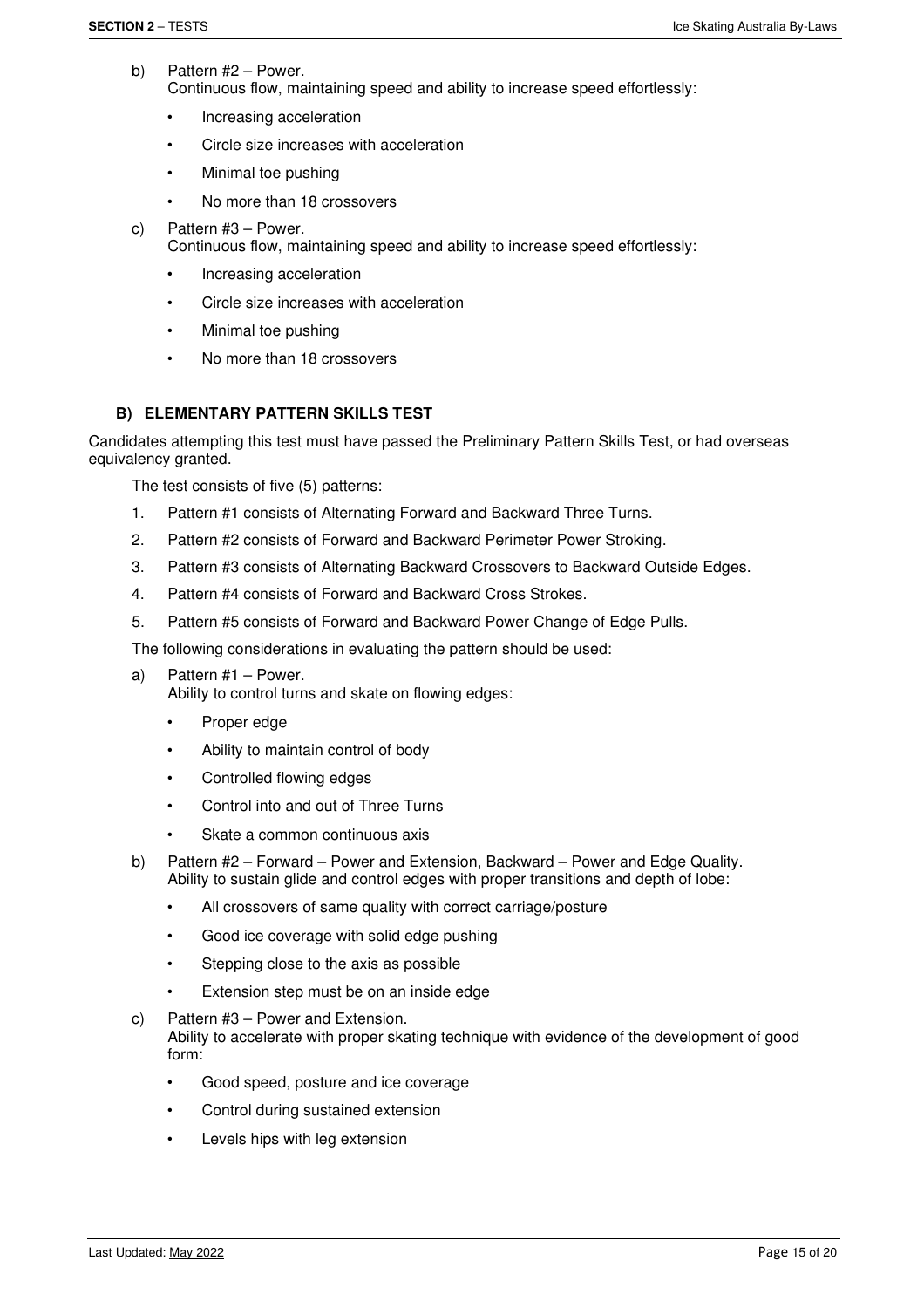- d) Pattern #4 Power. Ability to increase speed with solid control:
	- Need to push off on an outside edge during the Cross Stroke
	- Should hear the ripple of the edge
	- Cross strokes must be executed not Cross Steps
	- Achieved with good posture
- e) Pattern #5 Power.

Ability to push off with equal and even strength from both edges with flexible skating knees:

- Should hear the ripple of the edge
- Rhythmic knee action
- Maintain or increase speed
- Clear demonstration of control, flow, and power

# **C) BASIC NOVICE PATTERN SKILLS TEST**

Candidates attempting this test must have passed the Elementary Pattern Skills Test, or had overseas equivalency granted.

The test consists of four (4) patterns:

- 1. Pattern #1 consists of Forward Double Three Turns (outside and inside)
- 2. Pattern #2 consists of Backward Double Three Turns (outside and inside)
- 3. Pattern #3 consists of rotational Choctaw drill.
- 4. Pattern #4 consists of Forward Outside Loop Pattern with Inside Twizzle

The following considerations in evaluating the pattern should be used:

a) Pattern #1 – Edge Quality.

Good control and sustained edges with equal lobes and no sub curves:

- Control of the arc between the turns
- Minimal wobbles after the turns
- Turns placed at approximately 1/3 and 2/3 of the lobe
- Correct edges with body and free leg control
- b) Pattern #2 Edge Quality.

Knee / Ankle flexibility and body lean to achieve full ice coverage with depth of pattern:

- Control throughout
- Back Three Turn performed at the top of lobe
- Forward Three Turn performed at 2/3 mark of the lobe
- Controlled gliding edge between turns with nicely extended free leg
- Smooth turns and strong carriage
- c) Pattern #3 Edge Quality.

Increased knee / ankle flexibility and body lean to achieve depth of pattern:

- Common axis used for pattern
- Even lobes
- Controlled flowing edges with strong carriage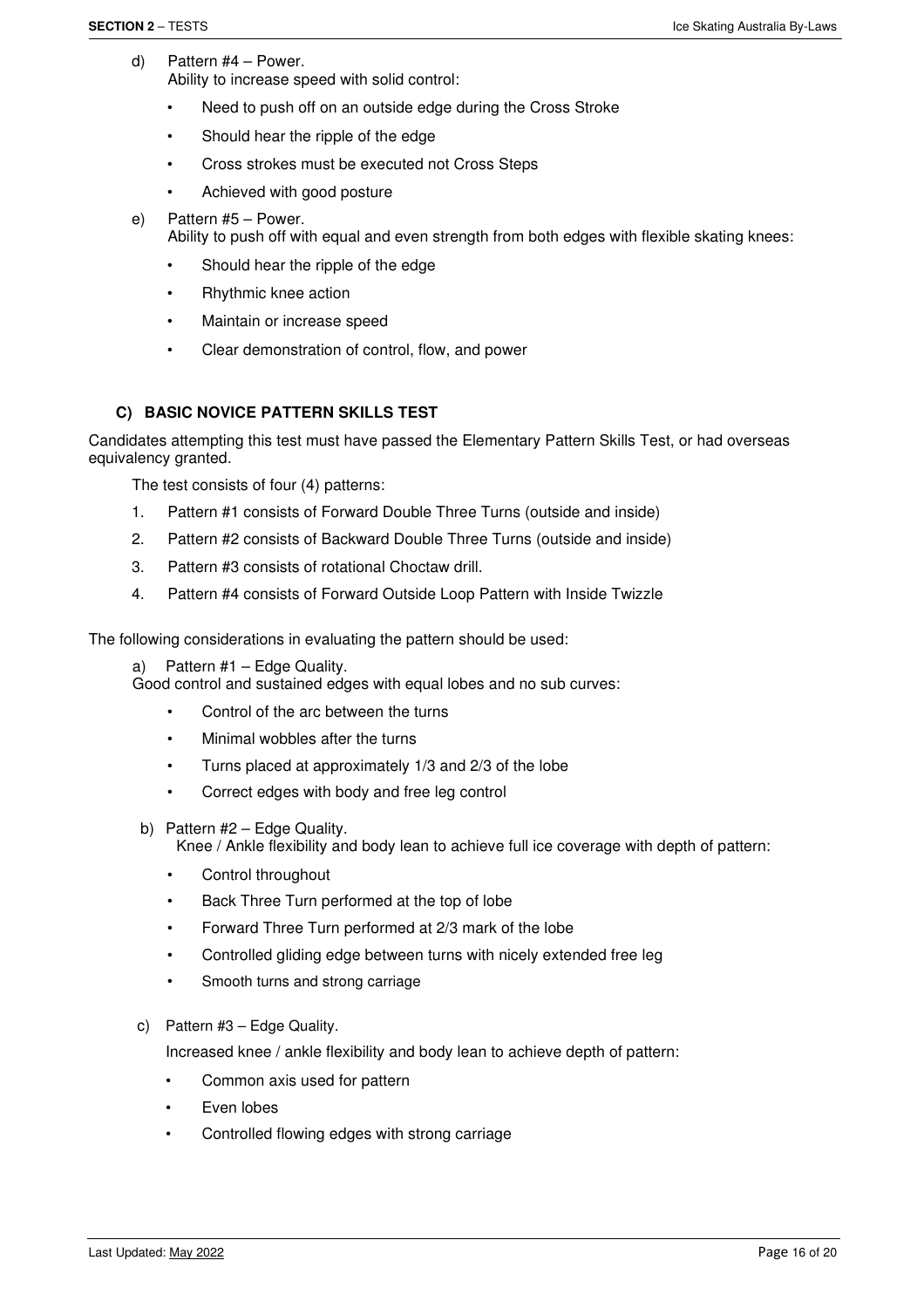- d) Pattern #4 Edge Quality.
	- Maintain average flow into and out of the loops
	- Demonstrating controlled knee action and correct twizzle
	- Majority of Loops should be placed at approximately the top of the lobe
	- All lobes are a similar size
	- Maintain flow throughout

### **D) ADVANCED NOVICE PATTERN SKILLS TEST**

Candidates attempting this test must have passed the Basic Novice Pattern Skills Test, or had overseas equivalency granted.

The test consists of five (5) patterns:

- 1. Pattern #1 consists of Brackets (forward and backward, outside and inside).
- 2. Pattern #2 consists of Forward and Backward Outside Counters.
- 3. Pattern #3 consists of Forward and Backward Inside Counters.
- 4. Pattern #4 consists of Backward Rocker Choctaw Sequence.
- 5. Pattern #5 consists of Forward Inside Loop Pattern with Outside Twizzle.

The following considerations in evaluating the pattern should be used:

- a) Pattern #1 Pattern #3 Edge Quality. Increased knee / ankle flexibility and body lean to achieve depth of pattern:
	- Controlled Brackets on correct edges
	- Common axis used for pattern
	- Even lobes
	- Controlled flowing edges
- b) Pattern #2 Edge Quality / Power. Strong, consistent precise edge control and flow during the pattern. Power comes from cross stroke:
	- Stable arc before / after Counter turns
	- Turns point up the ice on the axis
	- Common axis
	- Performance of counter body action
	- Knee rhythm and good posture
	- Majority of turns performed correctly
- c) Pattern #3 Edge Quality / Power. Strong, consistent, precise edge control and flow during the pattern. Strong ability to generate and maintain speed without interruption:
	- Stable arc before / after Counter turns
	- Turns point up the ice on the axis
	- Common axis
	- Performance of counter body action
	- Knee rhythm and good posture
	- Majority of turns performed correctly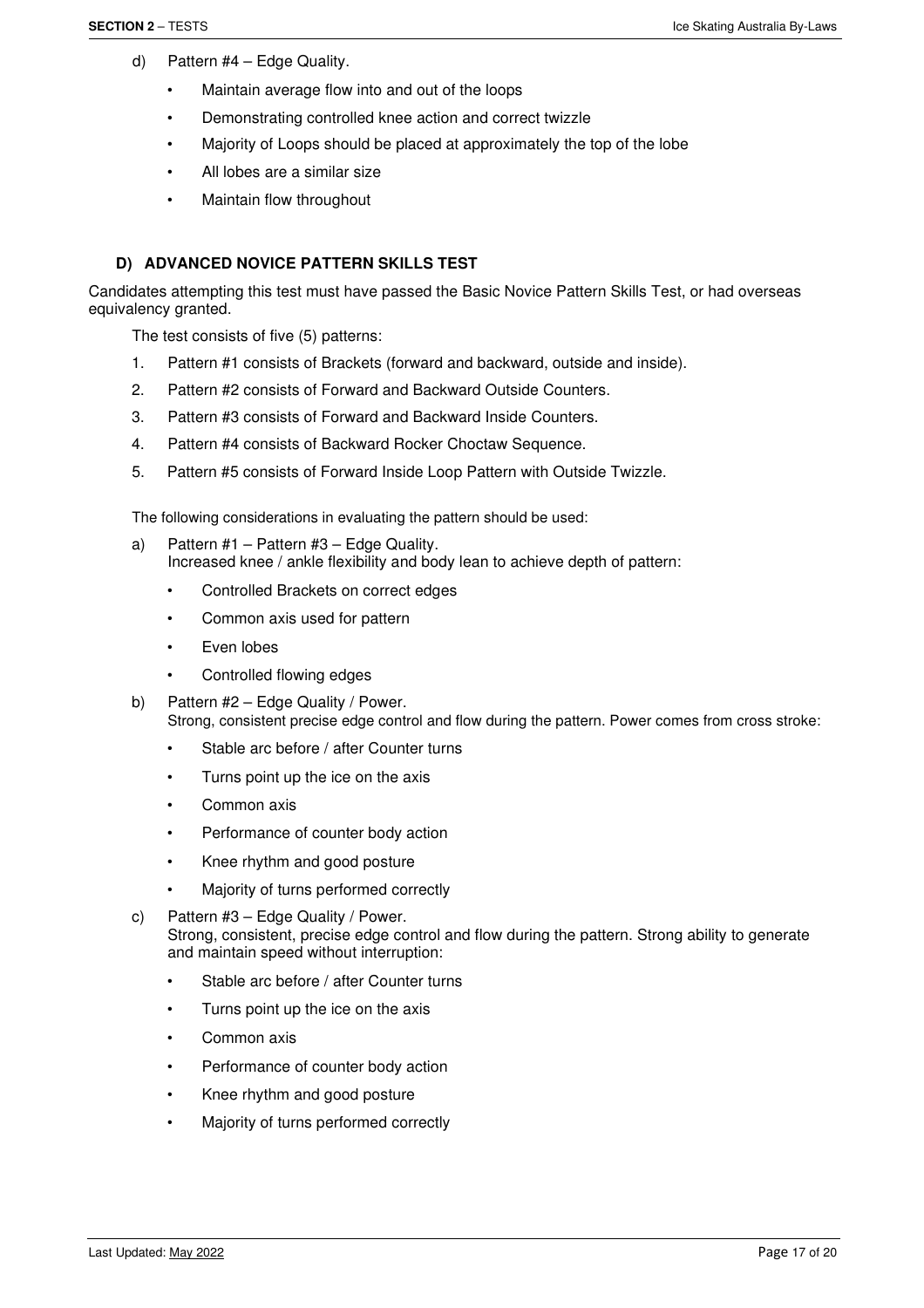- d) Pattern #4 Edge Quality / Extension / Power. Strong, consistent, precise edge control during the pattern. Strong presentation of fully stretched body lines. Strong ability to generate and maintain speed without interruption:
	- Closed Choctaws on precise edges
	- Maintain strong flow throughout
	- Sustained extension after Choctaws
	- Ability to hold extended free leg in front
- e) Pattern #5 Edge Quality.
	- Maintain average flow into and out of the loops
	- Demonstrating controlled knee action and correct twizzle
	- Majority of Loops should be placed at approximately the top of the lobe
	- All lobes are a similar size
	- Maintain flow throughout

# **E) JUNIOR PATTERN SKILLS TEST**

Candidates attempting this test must have passed the Advanced Novice Pattern Skills Test, or had overseas equivalency granted.

The test consists of five (5) patterns:

- 1. Pattern #1 consists of Forward and Backward Outside Rockers.
- 2. Pattern #2 consists of Forward and Backward Inside Rockers.
- 3. Pattern #3 consists of Forward Bracket / Backward Loop Pattern.
- 4. Pattern #4 consists of Backward Twizzles.
- 5. Pattern #5 consists of Forward and Backward Spiral Sequence (Right and Left Feet).

The following considerations in evaluating the pattern should be used:

- a) Pattern #1 Edge Quality / Power. Effortless acceleration and flow. Power should be reflected in flowing deep edges and knee action, rather than in the rate of speed:
	- Correct edges before and after the Rocker
	- Turns to be pointed down the ice on the axis
	- Excellent knee rhythm, good posture
	- Deep edges, tight lobes and full ice coverage
- b) Pattern #2 Edge Quality / Power. Effortless acceleration and flow. Power should be reflected in flowing deep edges and knee action, rather than in the rate of speed:
	- Correct edges before and after the Rocker
	- Turns to be pointed down the ice on the axis
	- Excellent knee rhythm, good posture
	- Forward inside rolls are open strokes
	- Deep edges, tight lobes and full ice coverage
- c) Pattern #3 Edge Quality.

Flowing, deep, rhythmic edges with excellent control throughout:

- Majority of loops placed at approximately the top of the lobe
- Demonstrate bilateral symmetry
- Maintain continuous flow throughout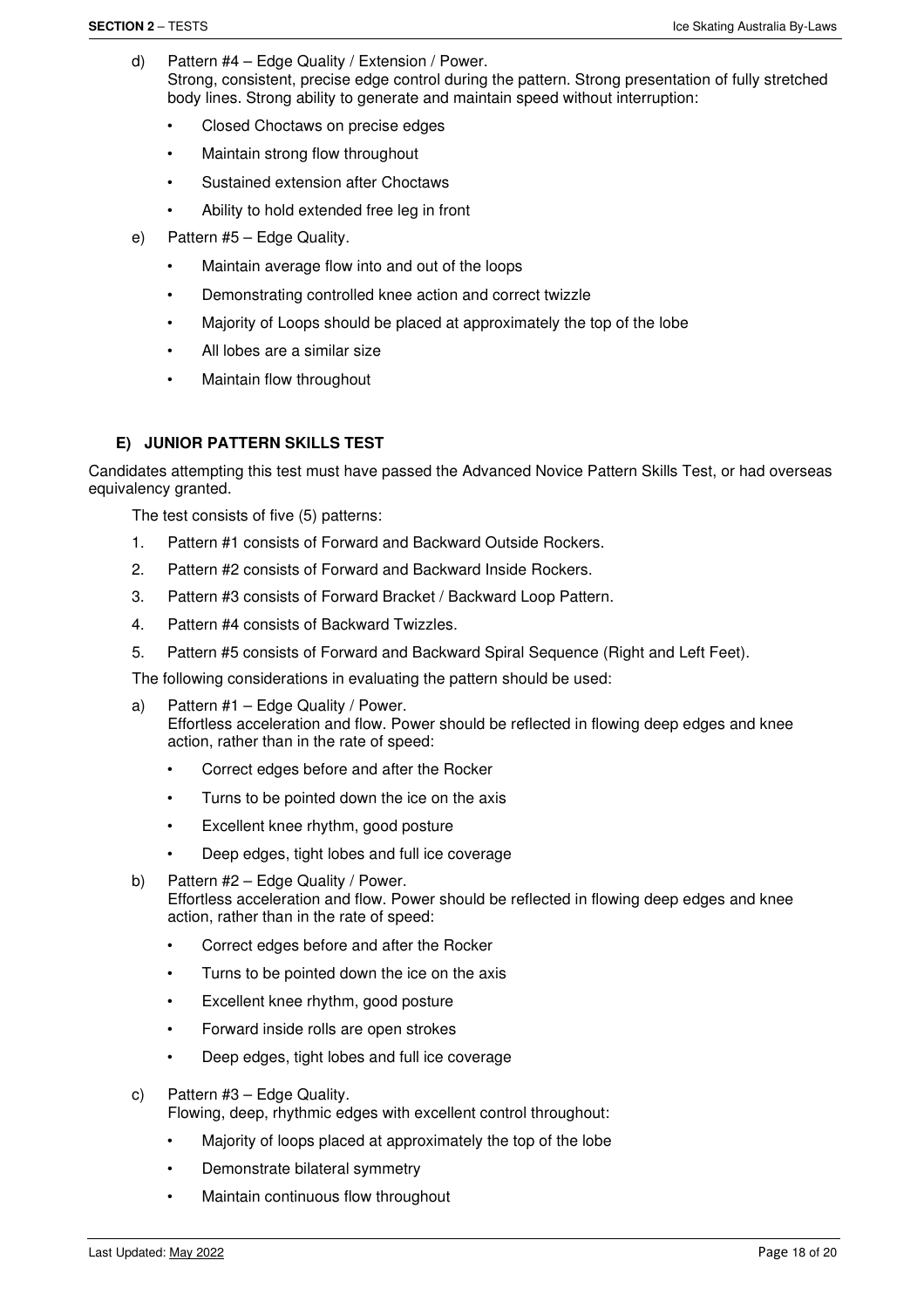- Maintain continuous axis
- All lobes are of similar size
- d) Pattern #4 Turn Execution. Correct entry and exit edges are adequate and maintained throughout the turn for identification with correct technique:
	- **Effortless execution of Twizzles**
	- Controlled, balanced transitions
	- Controlled extension on exit of Twizzles
	- Maintain axis and lobe size
- e) Pattern #5 Extension / Edge Quality. Final extended position executed in a controlled manner and should achieve maximum length of all body lines. Maintain clean, sure edges:
	- Maintain edge control
	- Sustained free leg above hip level
	- Refined presentation

# **F) SENIOR PATTERN SKILLS TEST**

Candidates attempting this test must have passed the Junior Pattern Skills Test.

The test consists of five (5) patterns:

- 1. Pattern #1 consists of Backward Outside Power Double Three Turns to Power Double Inside Rockers.
- 2. Pattern #2 consists of Backward Inside Power Double Three Turns to Power Double Outside Rockers.
- 3. Pattern #3 consists of Sustained Edge Step (Right and Left Feet).
- 4. Pattern #4 consists of Serpentine Step Sequence Part A and Part B (judged as one pattern).
- 5. Pattern #5 consists of Choctaw, Twizzle and Rocker Sequence.

The following considerations in evaluating the pattern should be used:

- a) Pattern #1 Power / Quickness. Mastery of speed, acceleration and control all at a refined pace. Mastery of quick and clear foot speed with complete body control:
	- Must maintain a diagonal axis
	- Rockers should be quicker than Three Turns
	- Change of Edge using deep edges
	- Entire pattern should be effortless
	- Refined presentation and performance
- b) Pattern #2 Power / Quickness. Mastery of speed, acceleration and control all at a refined pace. Mastery of quick and clear foot speed with complete body control:
	- Must maintain a diagonal axis
	- Rockers should be quicker than Three Turns
	- Change of Edge using deep edges
	- Entire pattern should be effortless
	- Refined presentation and performance
- c) Pattern #3 Edge Quality / Power.